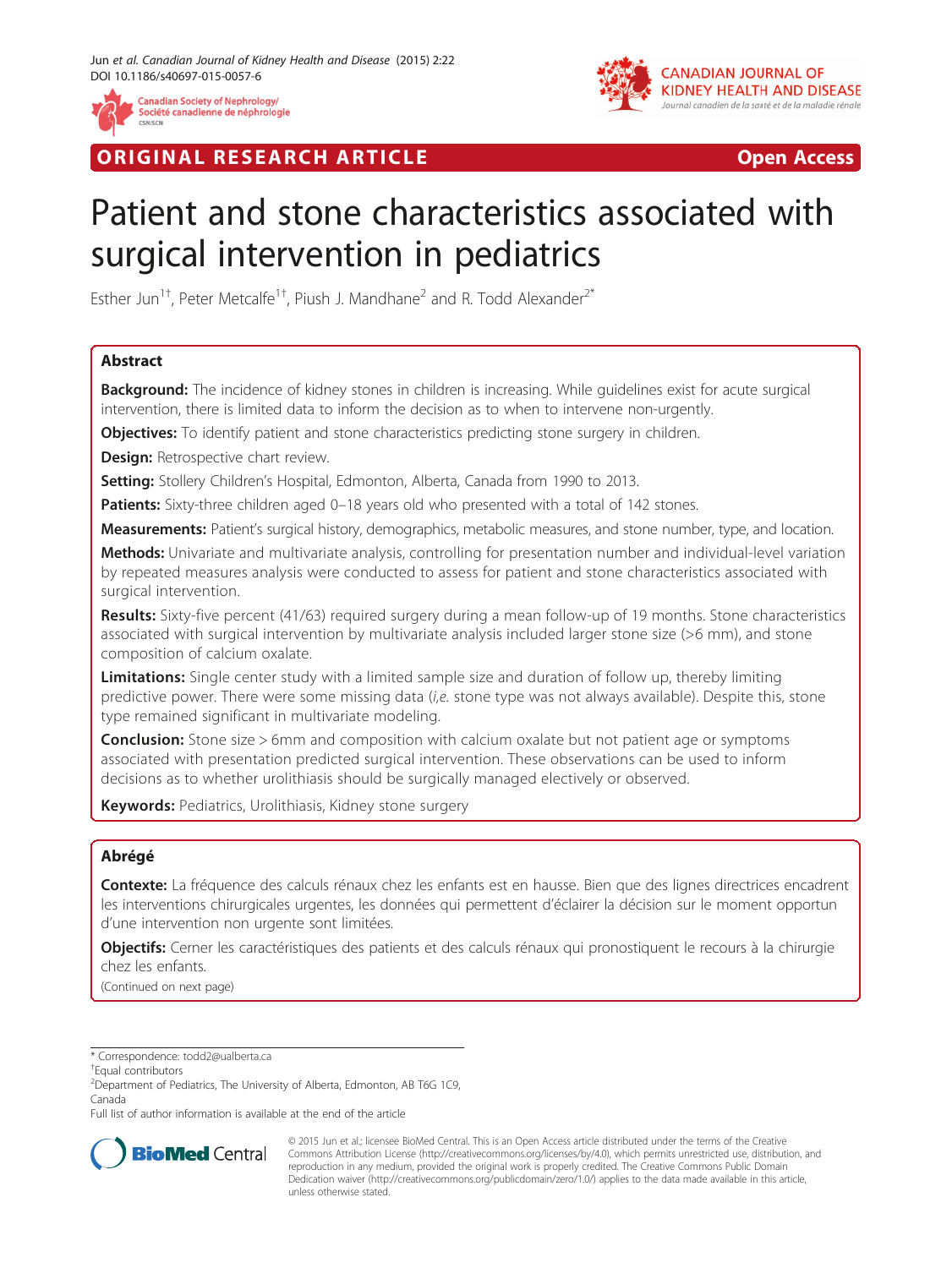(Continued from previous page)

Type d'étude: Examen rétrospectif des dossiers.

Contexte: L'hôpital pour enfants Stollery, à Edmonton, en Alberta, au Canada, de 1990 à 2013.

Patients: Soixante-trois enfants de 0 à 18 ans, qui présentaient un total de 142 calculs rénaux.

Mesures: Les antécédents chirurgicaux des patients, les données démographiques, les mesures métaboliques, de même que le nombre de calculs, leur type et leur emplacement.

Méthodes: Analyses unidimensionnelles et multidimensionnelles, qui permettent de contrôler le nombre d'occurrences et les variations sur le plan individuel, grâce à une analyse par mesures répétées, et qui visent à cerner les caractéristiques des patients et des calculs rénaux associées au recours à la chirurgie.

Résultats: Soixante-cinq pour cent (41/63) des cas ont requis une opération au cours de la période de suivi moyenne de 19 mois. À la lumière de l'analyse multidimensionnelle, les caractéristiques des calculs rénaux qui ont nécessité une opération comprenaient leur taille importante (de plus de 6 mm), de même que leur composition en oxalate calcique.

Limites de l'étude: L'efficacité prédictive est réduite, étant donné que l'étude se penche sur un échantillon restreint, dans un seul centre, et au cours d'une période de suivi limitée. Certaines données étaient manquantes (c. à-d. : le type de calculs n'était pas toujours connu). Pourtant, le type de calculs occupait une place importante dans le modèle multidimensionnel.

Conclusion: Une taille de plus de 6 mm, de même que la composition en oxalate calcique, et non pas l'âge du patient, ni les symptômes associés à la présentation, sont associées au recours à une opération chirurgicale. Ces observations peuvent aider à prendre la décision d'intervenir de manière chirurgicale dans les cas d'urolithiases qui ne présentent pas de critères urgents d'intervention.'

# What was known before

Current indications for acute surgical intervention in children presenting with nephrolithiasis include urinary obstruction, infection, solitary kidney or prolonged symptomatic stones greater than 5 mm. To the best of our knowledge there are no clear indications for elective surgical intervention for childhood urolithiasis.

# What this adds

Our multivariate analysis found that stone size greater than 6 mm and stones composed of calcium oxalate, but not patient age, predicted surgical intervention. This data can help inform a decision as to when to electively remove a stone.

# Background

A recent assessment of the incidence of kidney stones in children reports 50 cases per 100, 000 children [[1](#page-5-0)]. The majority of these stones are composed of calcium, predominantly calcium oxalate but to a lesser extent calcium phosphate. Much less commonly calculi are composed of urate, cysteine or struvite [\[2](#page-5-0)]. Moreover the incidence of childhood urolithiasis is increasing. From 1999 to 2008, the percentage of pediatric emergency department visits for renal stones increased by 86 % [[1](#page-5-0), [3](#page-5-0), [4\]](#page-5-0). Given this trend, the need to ascertain when surgical intervention for pediatric kidney stones is of significant importance [\[5\]](#page-5-0).

Surgical interventions for urolithiasis in children include: extracorporeal shock wave lithotripsy (ESWL), ureteroscopy, percutaneous nephrolithotomy, and open pyelolithotomy and simultaneous pyeloplasty [\[6](#page-5-0)]. Indications for acute surgical intervention of a child with a kidney stone include: urinary obstruction, infection, solitary kidney or prolonged symptomatic stones greater than 5 mm [[7\]](#page-5-0). However, there is limited evidence to inform when intervention in the absence of the above acute indications is prudent, such as an incidental finding on ultrasound or when investigating a child for painless hematuria [\[7, 4](#page-5-0)]. In fact, there is some debate, based on these single center studies, as to whether stones can be observed safely in younger children or if they should be removed surgically upon diagnosis [[7](#page-5-0), [8](#page-5-0)].

In pediatrics, stone management should consider the preservation of renal function, minimizing radiation exposure, and consequences of surgical intervention such as ureteral stricture formation [\[9](#page-5-0)–[11\]](#page-5-0). Our objective was to ascertain patient and stone characteristics that predict surgical intervention, in order to aid the planning of elective surgery thereby avoiding an acute, often painful admission and surgical intervention.

# Methods

#### Study design and population

This study was approved by the University of Alberta Human Research Ethics Board (#Pro00040737). We conducted a retrospective chart review of children, ages 0–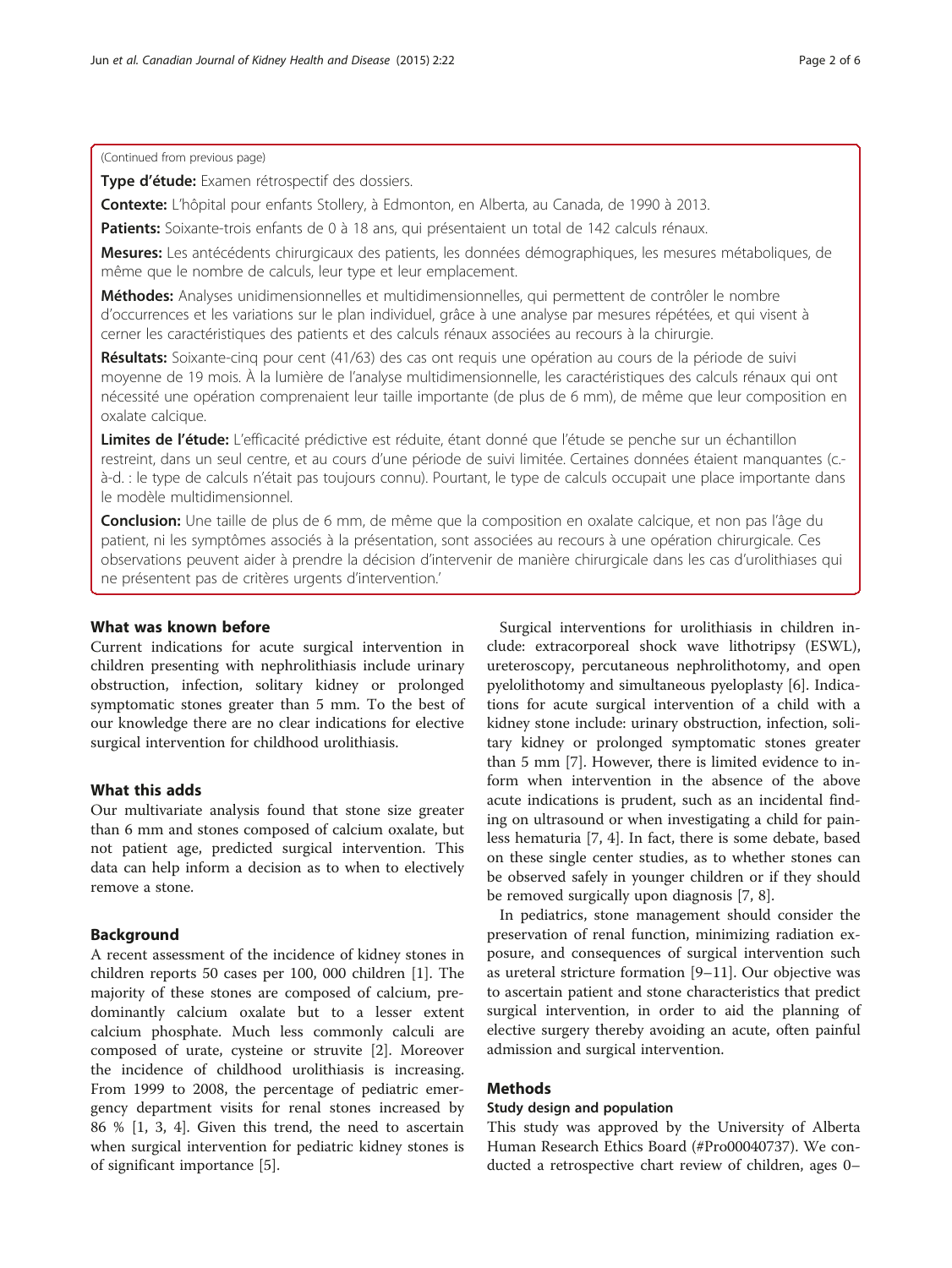18 years, presenting to either Pediatric Nephrology or Urology Clinic at the Stollery Children's Hospital, Edmonton, Alberta between 1990 and 2013. They were followed from date of diagnosis until either: stone elimination, transfer to adult care, or until their last follow-up visit.

# Variables

Demographic data was collected via chart review and included: age, gender, number of kidneys, date of diagnosis of the patient's first stone presentation, and metabolic characteristics including: serum creatinine, calcium, calcitriol and urine calcium, citrate, and pH at the patients first stone diagnosis date. Number of stone episodes was recorded. "Number of episodes" was defined as the number of times medical attention was sought for a problem attributed to their stone disease. For each episode for each patient, the laterality and location (parenchyma, calyx, pelvis or ureter) of stone(s), total number of stones, stone size (mm) and type (calcium oxalate, calcium phosphate, uric acid, struvite, cysteine or unknown) was recorded. We documented which type of surgical intervention (ESWL, ureteroscopy, percutaneous nephrolithotomy, pyeloplasty or none) the patient received during each episode and radiographic changes to the stone that occurred with follow up. We recorded the symptoms associated with the presentation for each episode (urinary tract infection, gross or microscopic hematuria, flank pain, or incidental i.e. non-symptomatic). Some episodes had multiple symptoms or presenting complaints.

The primary outcome that we analyzed for was any surgical intervention for a stone (either ESWL, ureteroscopy, percutaneous nephrolithotomy, or open pyelolithotomy and simultaneous pyeloplasty). Serum creatinine was considered elevated if it was 2 standard deviations above the age-adjusted upper-limit of normal for our laboratory (for  $0-1$  year 44 μmol/L, 2–3 years 53 μmol/L, 4–7 years 60 μmol/L, 8–10 tears 80 μmol/L, 11–12 years 88 μmol/L and 13–18 years 108 μmol/L for males and 98 μmol/L for females). Serum calcium was considered elevated if greater than 2.60 mmol/L and serum calcitriol was considered elevated if >168 pmol/L. Urine calcium was considered elevated if the calcium:creatinine ratio was >0.6 in a patient >1 year old, >1.68 if between 6 and 12 months and >2.24 if < 6 months old. Urine citrate was considered low if it was <1.6 mmol/24h [[12](#page-5-0)].

#### Statistical analysis

Demographic characteristics were documented with medians and interquartile ranges or means, as appropriate. We explored variables that have been previously associated with surgical intervention and exposures putatively associated with kidney disease in univariate analysis (t-test or chi-squared). Variables that were significant in

univariate analysis ( $p < 0.05$ ) were considered for inclusion in the multivariate model. Multi-level random-effect logistic regression modeling (xtmelogit; STAT 13.1) was used for all analyses. The primary analysis was based on the individual stone outcome (surgery or not). Clustering of the stone within individual was controlled for by modeling stone as the first level in the analysis and individual as the second level. Clustering of the stone within each episode was controlled for by including episode number as a regressor in all analyses. Statistical significance of 0.05 was used for all tests. Interactions were considered based on their biological plausibility. Interactions were considered important if they were significant ( $p < 0.05$ ) or if they changed the main effects regression coefficients by 10 % or greater.

# Results

# Patient characteristics

We identified 63 patients between the ages of 0 and 18 years of age who presented to the Stollery Children's Hospital with urolithiasis. These patients had a total of 142 stones. Patient demographics are detailed in Table 1. Of the 63 patients, 1 patient had a single kidney and always had a surgical intervention for each of their 5 stone episodes (9 stones in total). This individual was excluded from all subsequent analysis. Of the 62 patients with 2 kidneys, 40 patients had at least 1 stone surgery by one of 3 different pediatric urologists. The duration of follow up was 1–96 months. There was no significant difference in mean follow up duration between children who underwent surgery or did not. There was no significant difference in average age for renal stone diagnosis between groups. The average number of stone presentations was 1 in both groups. A plot of the number of stones and stone episodes per patient is presented in Fig. [1](#page-3-0).

#### Stone episode characteristics

Of the 133 discrete stones, 76 (57 %) had a surgical intervention. The metabolic and clinical characteristics of the stone episodes are listed in Table [2.](#page-3-0) None of the metabolic characteristics examined were more prevalent in stone episodes that had surgical intervention. We identified 4 types of presentation at time of stone diagnosis: hematuria, flank

Table 1 Patient Characteristics excluding the 1 patient with a single kidney

|                                    | No surgery | Surgery   | P-value |
|------------------------------------|------------|-----------|---------|
| N patients (%)                     | 22 (35)    | 40 (65)   |         |
| Age at diagnosis, y (SD)           | 9.6(5.7)   | 9.7(5.3)  | 0.97    |
| Male                               | 14(63)     | 18 (53)   | 0.72    |
| Duration of follow up, months (SD) | 16(22)     | 18.6 (25) | 0.15    |
| Number of episodes (SD)            | 1.3(0.5)   | 1.4(0.7)  | 0.58    |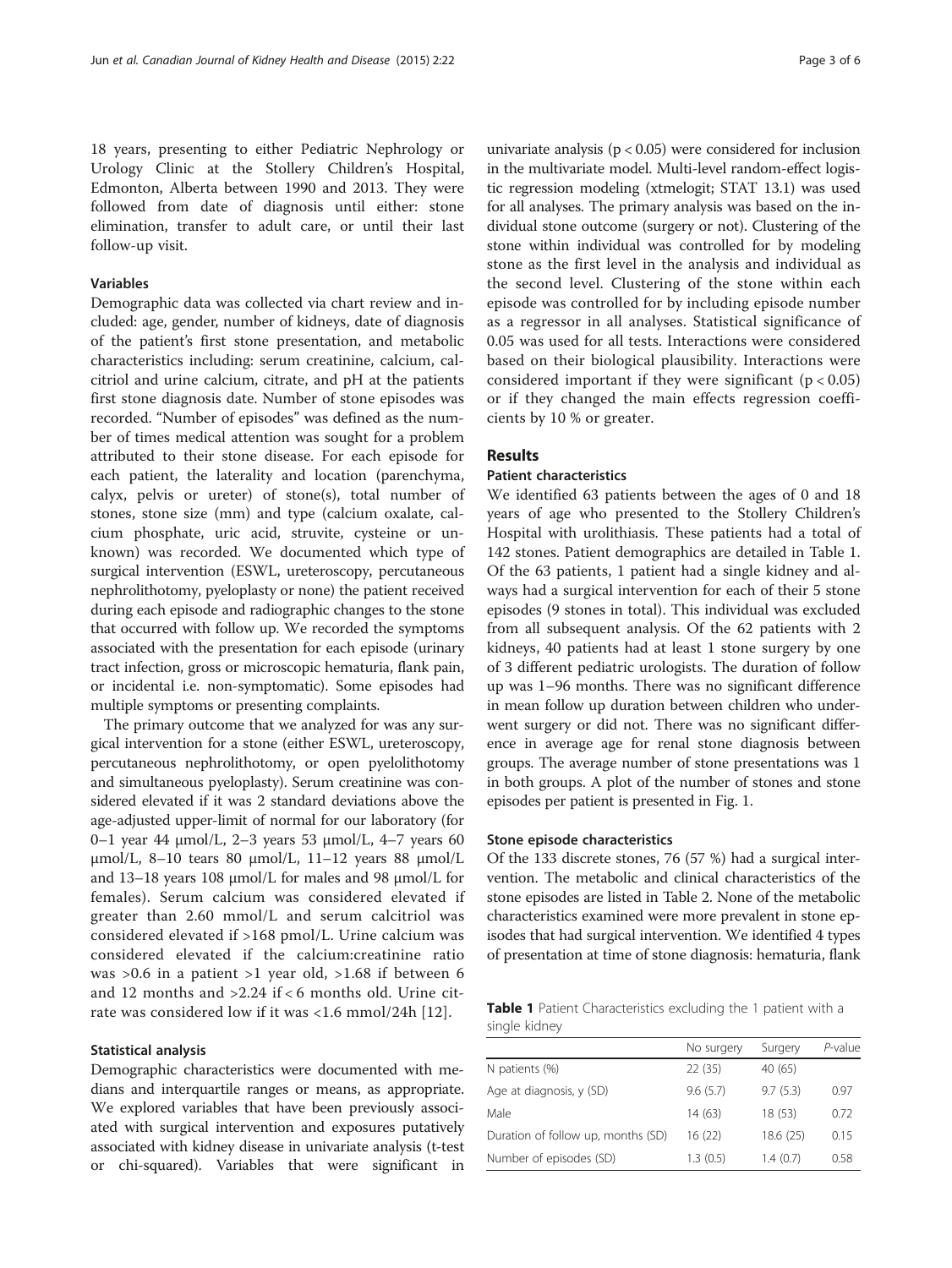<span id="page-3-0"></span>

pain, urinary tract infection, and incidental stone diagnosis. Flank pain was the most prevalent, which occurred with 86 stones. The next most common presentation was hematuria, presenting with 44 stones. Presentation with a UTI occurred with 27 stones, and there were 18 stones diagnosed incidentally with no other complaints. None of the types of presentation were more common in patients who underwent surgical intervention.

# Influence of stone location and size on surgical intervention

The effect of stone location and size on surgical intervention was next examined (Additional file [1](#page-5-0): Table S1). There were 69 stones (52 %) found in the right kidney. The majority of stones were in the calyx (74, 55 %). Thirty-two stones were observed in the ureter, 24 stones were in the pelvis, and 3 stones were in the parenchyma. No specific stone location was associated with an increased rate of surgical intervention, nor did location within the calyx (upper vs lower) predict success of

Table 2 Characteristics of each stone episode

|                            | No surgery    | Surgery       | P-value  |
|----------------------------|---------------|---------------|----------|
| N(%)                       | 57 (40)       | 76 (57)       |          |
| Urine pH (avg)             | 7.0(6.7, 7.3) | 6.6(6.5, 6.9) | 0.99     |
| High creatinine            | 4(3)          | 6(5)          | 0.97     |
| Hypercalciuria             | 29 (20)       | 32(24)        | 0.46     |
| Hypocitraturia             | 14(11)        | 21 (16)       | 0.84     |
| Hypercalcemia              | 8(6)          | 3(2)          | 0.26     |
| History of UTI's           | 48 (34)       | 61(46)        | 0.51     |
| Hematuria                  | 11(8)         | 33(25)        | 0.06     |
| Flank pain                 | 37(26)        | 49 (37)       | 0.62     |
| UTI                        | 14(10)        | 13 (10)       | 0.91     |
| Incidental                 | 7(5)          | 11(8)         | 0.75     |
| <b>Bilateral Stones</b>    | 5(14%)        | 6 (13 %)      | 0.85     |
| # of stones (SD)           | 1.6(1.0)      | 1.8(1.1)      | 0.43     |
| Stone size at dx (mm) (SD) | 4.8(2.6)      | 6.7(4.3)      | $0.008*$ |

\*represents a p value < 0.05

surgical removal. The average size of stone at diagnosis was 4.8 mm in the group that did not have surgery and 6.7 mm in the group that underwent surgery. This difference was statistically significant,  $p = 0.008$ . This difference in stone size at last follow-up before an intervention was also significantly different,  $4.8$  vs  $7.4$  mm,  $p = 0.005$ . Consequently stone size, i.e. larger than smaller predicted surgical intervention.

#### Influence of stone characteristic on surgical intervention

We had stone composition data from 62/133 individual stones (Additional file [1:](#page-5-0) Table S2). Fifty of these stones were removed surgically while 12 passed spontaneously. Of the total 76 stones surgically removed, 41 were composed of calcium oxalate, 2 were calcium phosphate, 7 were either uric acid, struvite, or cysteine and 26 stones were of unknown composition. Of the 65 stones that did not require surgery, 4 stones were calcium oxalate, 7 stones were calcium phosphate, 53 were of unknown composition, and 1 stone was either uric acid, struvite, or cysteine. We found a statistically significant difference  $(p < 0.05)$  in the percentage of stones that did not require surgery for all stone types, except the composite group of uric acid, struvite or cysteine. Calcium oxalate stones were more likely to undergo surgical intervention, while calcium phosphate and unknown stones were less likely to be operated on.

#### Multi-variable analysis

Using multi-variate analysis (final complete model presented in supplemental materials, AIC for model = 129), we determined the likelihood of a given variable predicting surgical intervention. Having had a previous stone episode did not predict surgical intervention. When we considered stones of 6 mm and greater vs. smaller stones, there was a 17.1 times greater chance that these stones would undergo surgical intervention. The only other independent variable to predict surgical intervention was stone type. Having a calcium oxalate stone increased the chances of an operative outcome compared to having a calcium phosphate stone (Table [3\)](#page-4-0).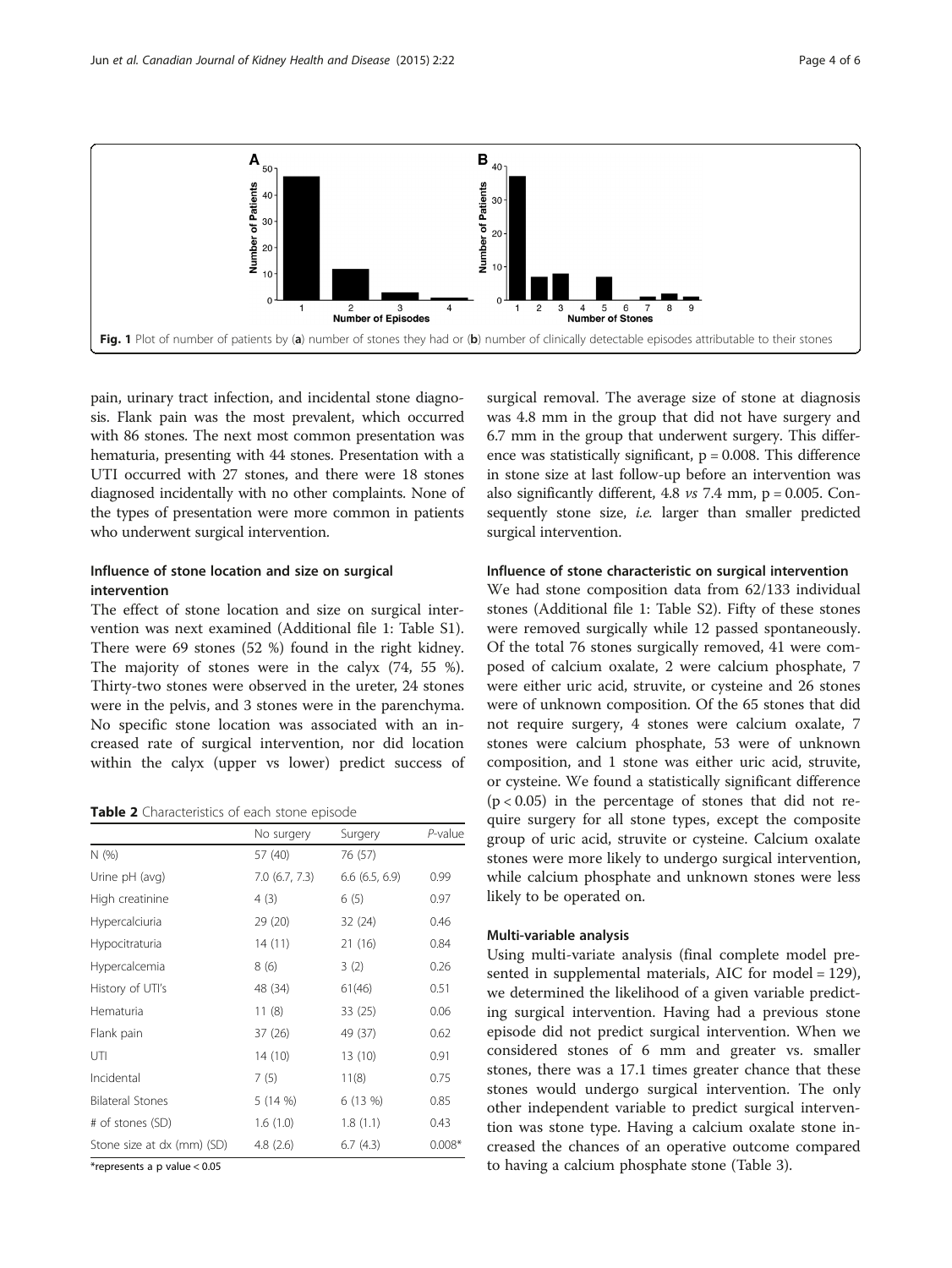#### <span id="page-4-0"></span>Table 3 Multivariate analysis

|                                            | Odds ratio of Sx P-value Confidence |                 | interval    |
|--------------------------------------------|-------------------------------------|-----------------|-------------|
| Stone size at diagnosis $< 6$ mm Reference |                                     |                 |             |
| Stone size at diagnosis > 6mm              | 171                                 | 0.01            | 2.3, 128    |
| Calcium phosphate                          | Reference                           |                 |             |
| Uric, struvite, cysteine                   | 125                                 | 0.05            | 1.12, 13915 |
| Calcium oxalate                            | 803                                 | 0 <sub>01</sub> | 8,84800     |
| Unknown Stone type                         | 5.6                                 | 0.33            | 0.18, 170   |

# **Discussion**

We examined 63 pediatric kidney stone patients presenting with a total of 142 stones to the Stollery Children's Hospital from 1990 to 2013. Using univariate and multivariate analysis we assessed for either patient or stone characteristics that predicted surgical intervention for the calculi. We found two independent variables predictive of surgical intervention; stone size larger than 6 mm and stone type. Patient age and stone location did not predict surgical intervention. We suggest therefore that stone size and composition be considered in patients presenting with urolithiasis when deciding whether to remove the calculi electively in pediatric patients.

Thus far, factors that increase incidence or recurrence of pediatric urolithiasis have been examined. However, whether these factors are predictive of surgery has not been assessed. Similar analysis to ours in adult populations found that stone size is the most consistent predictor of the need for surgical intervention [\[13, 14\]](#page-5-0). To the best of our knowledge, stone type has not been examined as a predictor of surgery. In the absence of pediatric-specific literature, adult guidelines have been extrapolated to pediatric patients such that stone size less than 10 mm can be observed and medically managed as symptoms are tolerated [[15](#page-5-0)]. Given the lack of pediatric literature on predictive factors for surgical intervention, we believe that our findings provide novel insight.

Several recent studies, including a systematic review by Tasian et al., found that the most common metabolic abnormalities associated with repeat renal stone formers are hypercalciuria and hypocitraturia [\[16, 17](#page-5-0), [2\]](#page-5-0). Pietrow et al. found that children with these metabolic abnormalities were 5-fold more likely to form recurrent or multiple stones [[7\]](#page-5-0). Kovacevic et al. studied specific metabolic risk factors for developing urolithiasis and found hypocitraturia to be the most significant, observing it in approximately 60 % of children with stones [[18](#page-5-0)]. Although we found that metabolic abnormalities, likely leading to stone formation, were common in our cohort, they did not predict surgical intervention for a stone.

We identified four different stone presentations at diagnosis: hematuria, flank pain, urinary tract infection, and incidental. Of these, although not statistically significant ( $p = 0.06$ ), hematuria was the most indicative of surgical intervention. However, 85–90 % of children with urolithiasis present with hematuria [[19](#page-5-0), [20](#page-5-0)]. Given the high prevalence of hematuria in pediatric nephrolithiasis patients, we do not feel that hematuria alone is specific enough of an indicator to warrant surgical intervention.

Van Savage et al. proposed that non-obstructive stones less than 4 mm in diameter should be observed and medically managed [[21\]](#page-5-0). Pietrow et al. had similar findings with only 1 stone greater than 5 mm passing spontaneously [[7\]](#page-5-0). Indeed, we found that the average stone size in the no-surgery group was 4.8 mm while those in the surgery group was significantly larger at 6.7 mm  $(p = 0008)$ . This result persisted in multivariate analysis. Furthermore, we found that larger stone size at last follow up was also strongly associated with surgical intervention. Our results therefore strongly infer that stones less than 6 mm can be safely observed.

We found that stone composition associates with surgical intervention. The majority of calcium oxalate stones  $(91 \text{ %}; p = 0.035)$  were surgically removed, while 78 % of the calcium phosphate stones passed spontaneously ( $p = 0.014$ ). Kirejczyk et al. found that calcium oxalate stones showed a strong association with the metabolic risk factors hypercalciuria, oxaluria, magnesuria, and acidic urine - factors predisposing a patient to recurrent stone formation. In contrast, they found that calcium phosphate stones had a lower association with other risk factors including infection and impaction [\[22](#page-5-0)]. This suggests that calcium oxalate stones more often warrant surgical intervention due to their risk for causing complications and recurrent formation. Conversely, knowing that an individual is forming calcium phosphate stones supports more conservative management because they were more likely to pass without complications. Although of borderline significance, it was also noted that 7 of the 8 stones composed of uric acid, cysteine, or struvite were surgically removed. This finding is consistent with previous work that found struvite, cysteine and uric acid stones have unique durability and remarkable sizes that make passing the stone spontaneously unlikely [[17](#page-5-0)].

Although we analyzed a significant number of stones in our cohort, this study has several limitations. The single center nature of the study would limit the total number of patients and reduce statistical power in the analysis. We performed much of the analysis at the level of the stone to increase power, however, there was clustering of stone factors within a given patient. We only had one child with a single kidney, which always had surgery, making conclusions on this population difficult. The duration of follow up was on average slightly less than two years, which limits the predictive power of this work. As this was a retrospective chart review we were